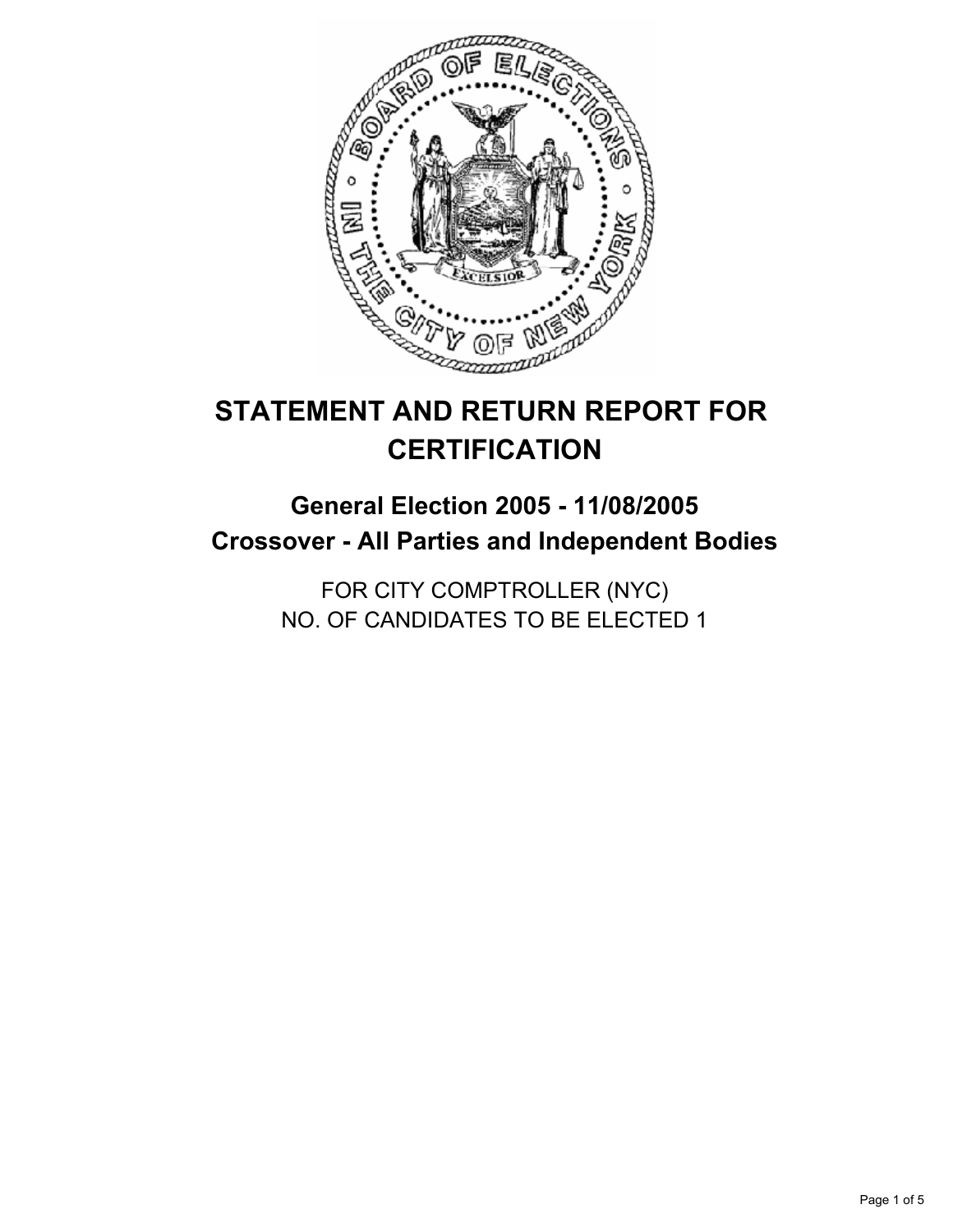

## **New York County**

| <b>PUBLIC COUNTER</b>                      | 320,823 |
|--------------------------------------------|---------|
| <b>EMERGENCY</b>                           | 604     |
| ABSENTEE/MILITARY                          | 6,286   |
| <b>AFFIDAVIT</b>                           | 5,140   |
| <b>TOTAL BALLOTS</b>                       | 332,853 |
| WILLIAM C THOMPSON, JR. (DEMOCRATIC)       | 200,260 |
| HERBERT F RYAN (CONSERVATIVE)              | 7,888   |
| WILLIAM C THOMPSON, JR. (WORKING FAMILIES) | 11,533  |
| RON MOORE (LIBERTARIAN)                    | 4,186   |
| DANIEL B FEIN (SOCIALIST WORKERS)          | 2,009   |
| ABE BEAME (WRITE-IN)                       |         |
| AL SHARPTON (WRITE-IN)                     |         |
| ED PRICE (WRITE-IN)                        |         |
| REBECCA OSTRO (WRITE-IN)                   |         |
| SCOTT STRINGER (WRITE-IN)                  |         |
| <b>TOTAL VOTES</b>                         | 225,881 |
| <b>UNRECORDED</b>                          | 106,972 |

#### **Bronx County**

| <b>PUBLIC COUNTER</b>                      | 194,006 |
|--------------------------------------------|---------|
| <b>EMERGENCY</b>                           | 719     |
| ABSENTEE/MILITARY                          | 3,696   |
| AFFIDAVIT                                  | 2,972   |
| <b>TOTAL BALLOTS</b>                       | 201,393 |
| WILLIAM C THOMPSON, JR. (DEMOCRATIC)       | 117,767 |
| HERBERT F RYAN (CONSERVATIVE)              | 3,809   |
| WILLIAM C THOMPSON, JR. (WORKING FAMILIES) | 4,909   |
| RON MOORE (LIBERTARIAN)                    | 986     |
| DANIEL B FEIN (SOCIALIST WORKERS)          | 1,048   |
| AARON LEFTON (WRITE-IN)                    |         |
| JOHN MULLALY (WRITE-IN)                    | 2       |
| TOM WOOD (WRITE-IN)                        |         |
| <b>TOTAL VOTES</b>                         | 128,523 |
| <b>UNRECORDED</b>                          | 72,870  |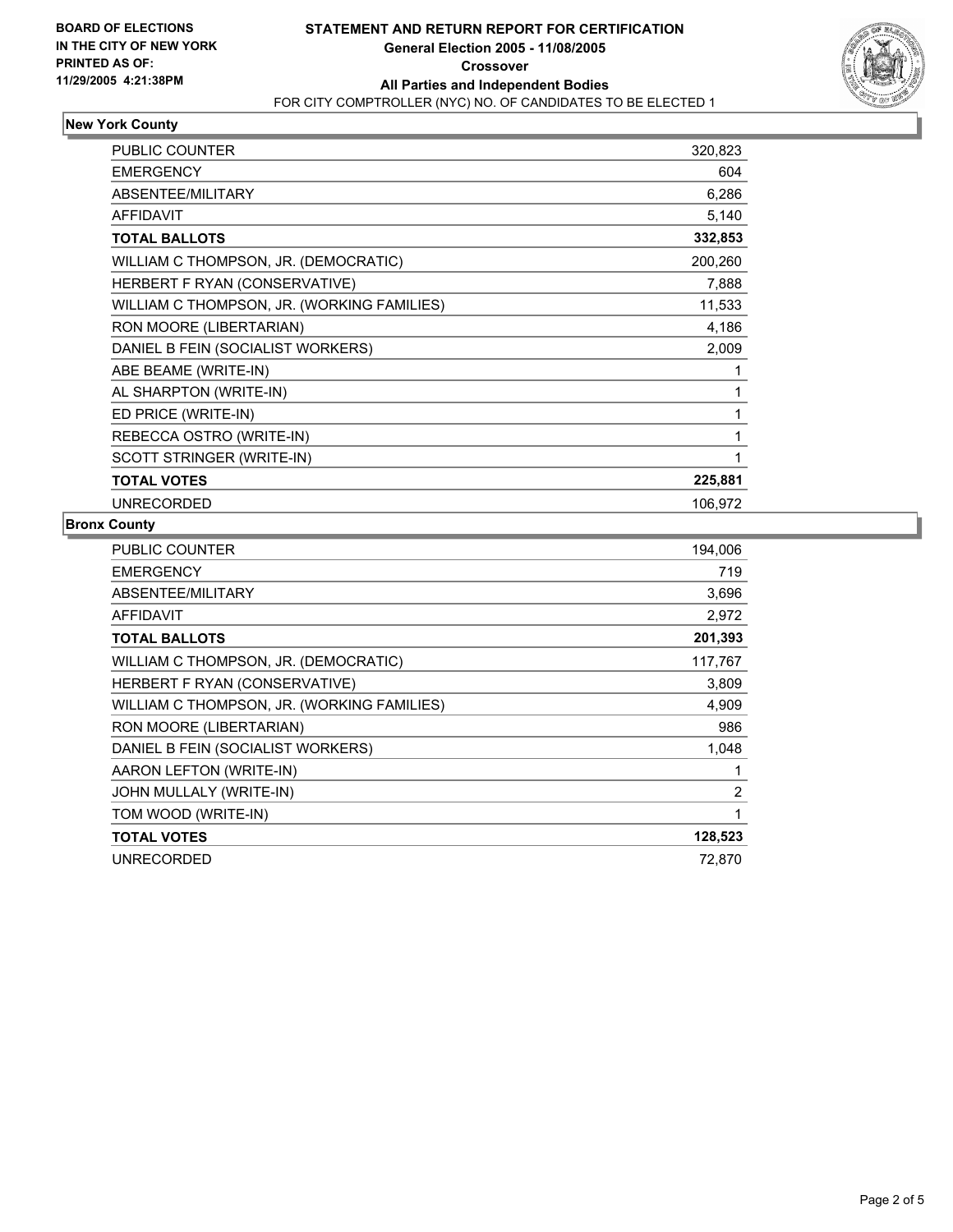

#### **Kings County**

| <b>PUBLIC COUNTER</b>                      | 355,382 |
|--------------------------------------------|---------|
| <b>EMERGENCY</b>                           | 2,177   |
| ABSENTEE/MILITARY                          | 5,876   |
| <b>AFFIDAVIT</b>                           | 4,236   |
| <b>TOTAL BALLOTS</b>                       | 367,671 |
| WILLIAM C THOMPSON, JR. (DEMOCRATIC)       | 188,492 |
| HERBERT F RYAN (CONSERVATIVE)              | 9,476   |
| WILLIAM C THOMPSON, JR. (WORKING FAMILIES) | 14,035  |
| RON MOORE (LIBERTARIAN)                    | 2,863   |
| DANIEL B FEIN (SOCIALIST WORKERS)          | 2,486   |
| ADAM MEYERS (WRITE-IN)                     |         |
| CHRISTOPHER SPINELLI (WRITE-IN)            |         |
| DANIEL GOLDSTEIN (WRITE-IN)                | 3       |
| GEOFREY A. DAVIS (WRITE-IN)                |         |
| PAMELA WALKER (WRITE-IN)                   |         |
| RALPH E. HULUCKI (WRITE-IN)                |         |
| <b>TOTAL VOTES</b>                         | 217,360 |
| <b>UNRECORDED</b>                          | 150,311 |

#### **Queens County**

| PUBLIC COUNTER                             | 313,444 |
|--------------------------------------------|---------|
| <b>EMERGENCY</b>                           | 624     |
| <b>ABSENTEE/MILITARY</b>                   | 6,077   |
| <b>AFFIDAVIT</b>                           | 3,546   |
| <b>TOTAL BALLOTS</b>                       | 323,691 |
| WILLIAM C THOMPSON, JR. (DEMOCRATIC)       | 170,550 |
| HERBERT F RYAN (CONSERVATIVE)              | 13,379  |
| WILLIAM C THOMPSON, JR. (WORKING FAMILIES) | 7,895   |
| RON MOORE (LIBERTARIAN)                    | 2,503   |
| DANIEL B FEIN (SOCIALIST WORKERS)          | 1,557   |
| ARTHUR MCGOLDRICH (WRITE-IN)               |         |
| DANIEL FEIN (WRITE-IN)                     |         |
| <b>ISSAC BROWN (WRITE-IN)</b>              |         |
| <b>JESUS CHRIST (WRITE-IN)</b>             |         |
| JOHN W CRONIN (WRITE-IN)                   |         |
| MARK SENAPE (WRITE-IN)                     |         |
| MARY C CRONIN (WRITE-IN)                   |         |
| THOMAS J. BUTLER (WRITE-IN)                |         |
| <b>TOTAL VOTES</b>                         | 195,892 |
| UNRECORDED                                 | 127,799 |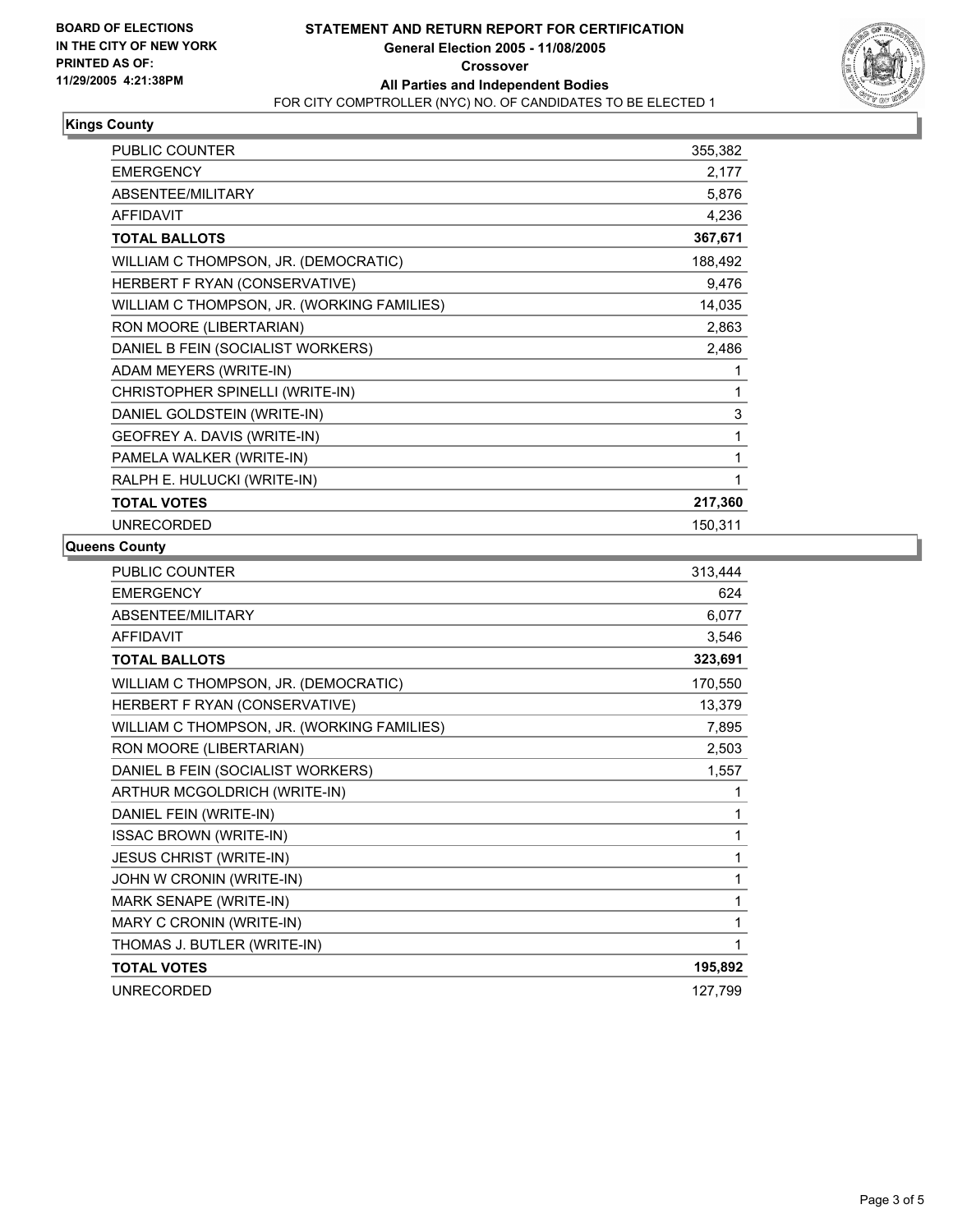

## **Richmond County**

| <b>PUBLIC COUNTER</b>                      | 86.364 |
|--------------------------------------------|--------|
| <b>EMERGENCY</b>                           | 60     |
| ABSENTEE/MILITARY                          | 2,390  |
| <b>AFFIDAVIT</b>                           | 938    |
| <b>TOTAL BALLOTS</b>                       | 89,752 |
| WILLIAM C THOMPSON, JR. (DEMOCRATIC)       | 33,127 |
| HERBERT F RYAN (CONSERVATIVE)              | 7.051  |
| WILLIAM C THOMPSON, JR. (WORKING FAMILIES) | 2,465  |
| RON MOORE (LIBERTARIAN)                    | 751    |
| DANIEL B FEIN (SOCIALIST WORKERS)          | 427    |
| CHRISTOPHER X. BRODEUR (WRITE-IN)          |        |
| <b>TOTAL VOTES</b>                         | 43,822 |
| <b>UNRECORDED</b>                          | 45.930 |